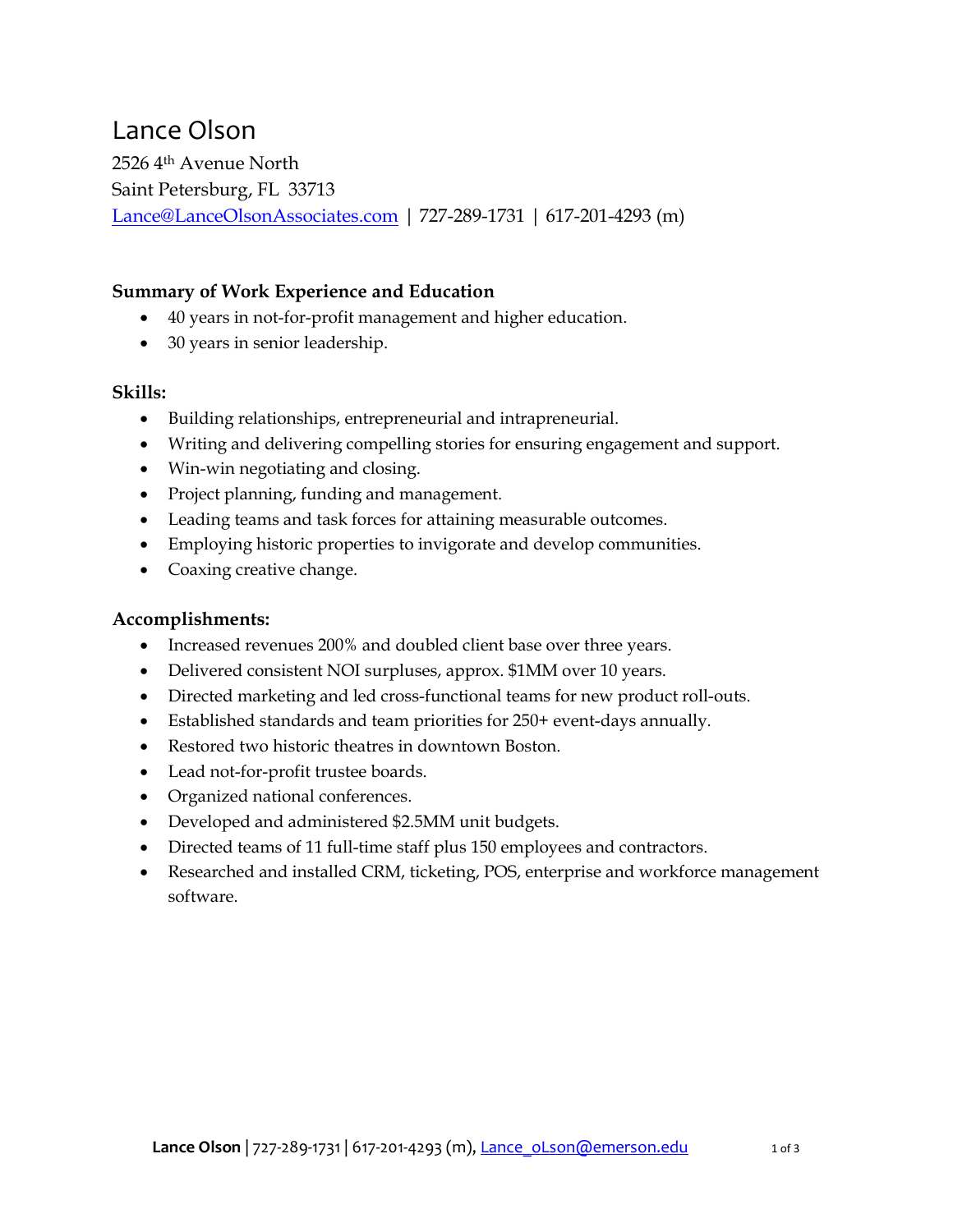# Employment History

#### Independent Management and Facilities Consultant (1998-present)

Lance Olson + Associates – grant writing, non-profit leadership, and facilities. https://LanceOlsonAssociates.com.

#### Professional Bayway Management, Inc., St. Petersburg, FL (2018-2020)

Project Manager / Owners' Representative.

Facilities infrastructure revitalization, ~\$23.5mm, at the 1926 Flori de Leon Apartments cooperative in downtown Saint Petersburg, Florida. Board liaison, partnership building, fundraising. Wrote \$250k IRP HPC Grant awarded 6/2019. Construction management.

### Spruce Peak Arts Center Foundation, Stowe, VT (9/1/2012-9/3/2017)

Executive Director

Turned around a \$2MM USD 400-seat performing arts center in a rural village of 4,000 that had opened in 2010 but quickly struggled with mission and finding its unique identity. Under my leadership the Foundation:

- Assessed, with consultant guidance, the community capacity for philanthropic and sponsorship support, including building capacity and recapitalization.
- Expanded the board and refocused, from construction to activation and fundraising.
- Defined an appropriate service mission and planned outcomes.
- Rebuilt a sustainable programming portfolio recognizing institutional capacity.
- Partnered with regional peers to present leadership school-time programs, festivals, and mutual fundraising events.
- Lead the creation in 2014 of the Stowe Arts and Culture Council, to coordinate efforts of the local cultural community.
- Re-staffed to create a sustainable institutional structure.

### Constellation Center, Boston, MA (6/25/2012-8/31/2012)

External Affairs Director

As a consultant, developed capital campaign strategy and language surrounding construction of a five-venue portfolio of performance spaces in the heart of Cambridge's Kendall Square that will transform authentic performance for the next century and make greater Boston an international leader in cultural expression.

### Emerson College, Boston, MA (1993-7/1/2012)

Associate Director, ArtsEmerson: The World On Stage and Theatre Manager, Cutler Majestic Theatre at Emerson College